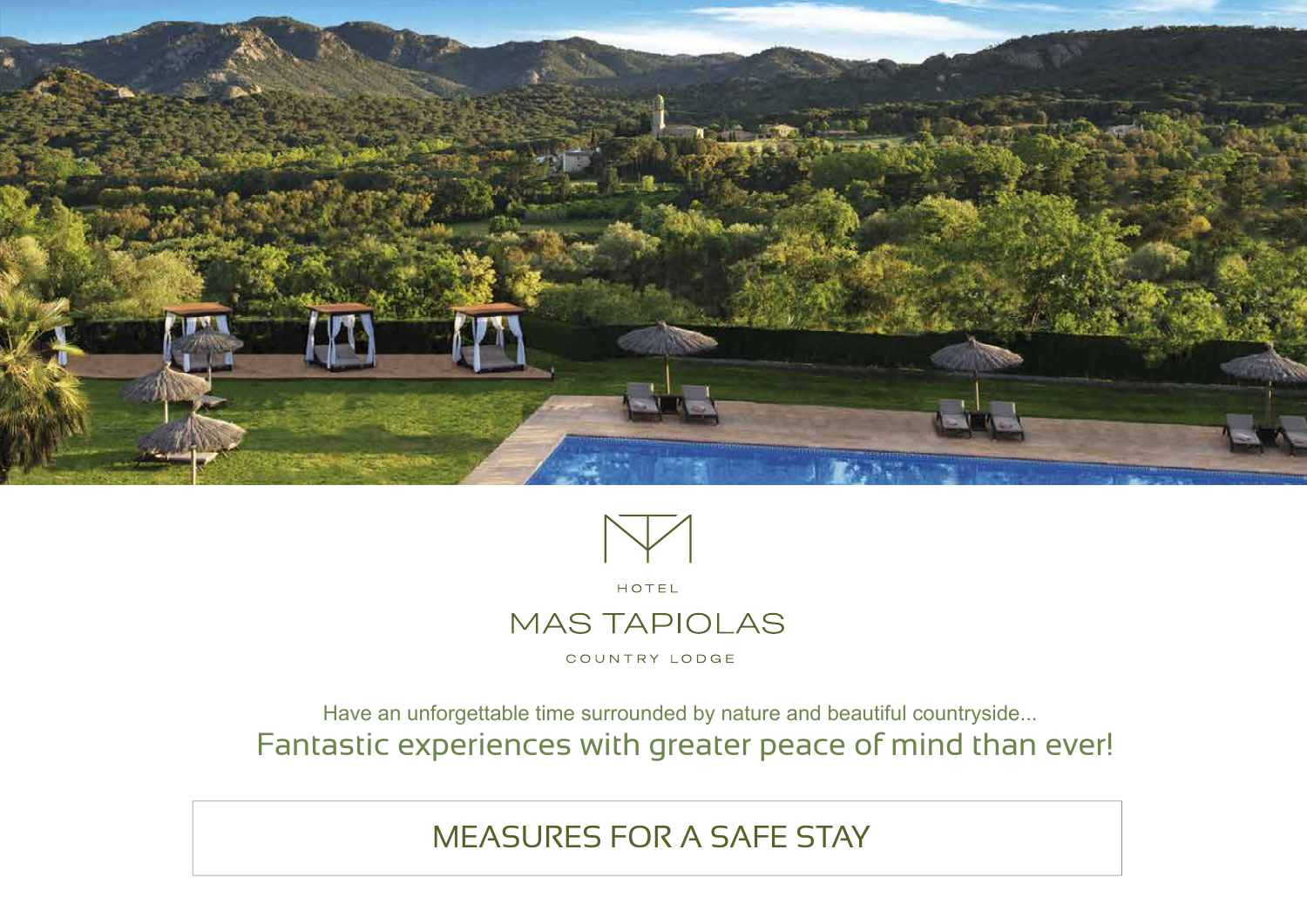

# SALLÉS HOTELS

### Your right to 100% safe experiences

As a family-run company, at SALLÉS HOTELS we're well aware that you don't always want the same thing, and that you're looking for new experiences, different adventures... but that you like feeling at home wherever you are.

Our chain wants to offer trust and safety through the care and well-being of its guests and employees, respecting the type of stay each guest is looking for with all the peace of mind they deserve.

With this in mind, we've added to the measures regarding hygiene, sustainability, social commitment, technology and wellbeing that we've developed and implemented since we were established with all those you now require to respond to the current situation with absolute safety.

The experiences you're looking for are waiting for you, and now's a good time to imagine and plan them with all the peace of mind and trust in the world!



Hotel Mas Tapiolas guarantees and certifies the implementation of the Health Risk Prevention System against COVID-19 by means of the SAFE TOURISM CERTIFIED label.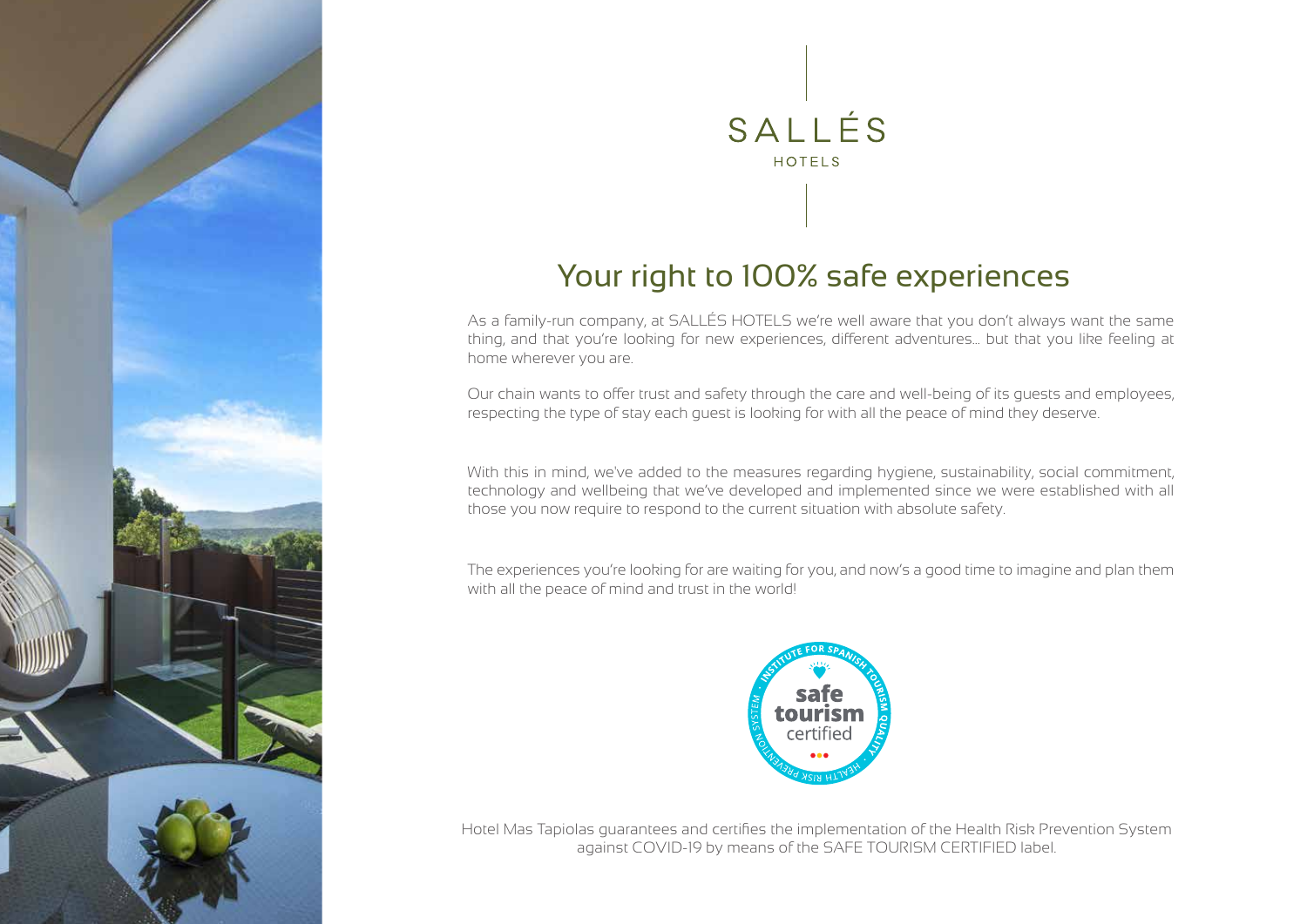



### Safety measures and protocols

### Reception



**Express Check-in / Check-out:**  Receipt of data in advance by e-mail and telephone to avoid contact and the use of paper.

**Temperature control** on all our

**Disinfection mats** at the hotel

employees and guests.

entrances.



**Separation screens** at assistance points.



**Disinfection of objects** such as pens, room keys and credit card terminal after their use.



**Payment by credit card, and credit card terminal** protected by a disposable plastic bag. Bills sent by e-mail.



**Information and communications** by e-mail or Whatsapp.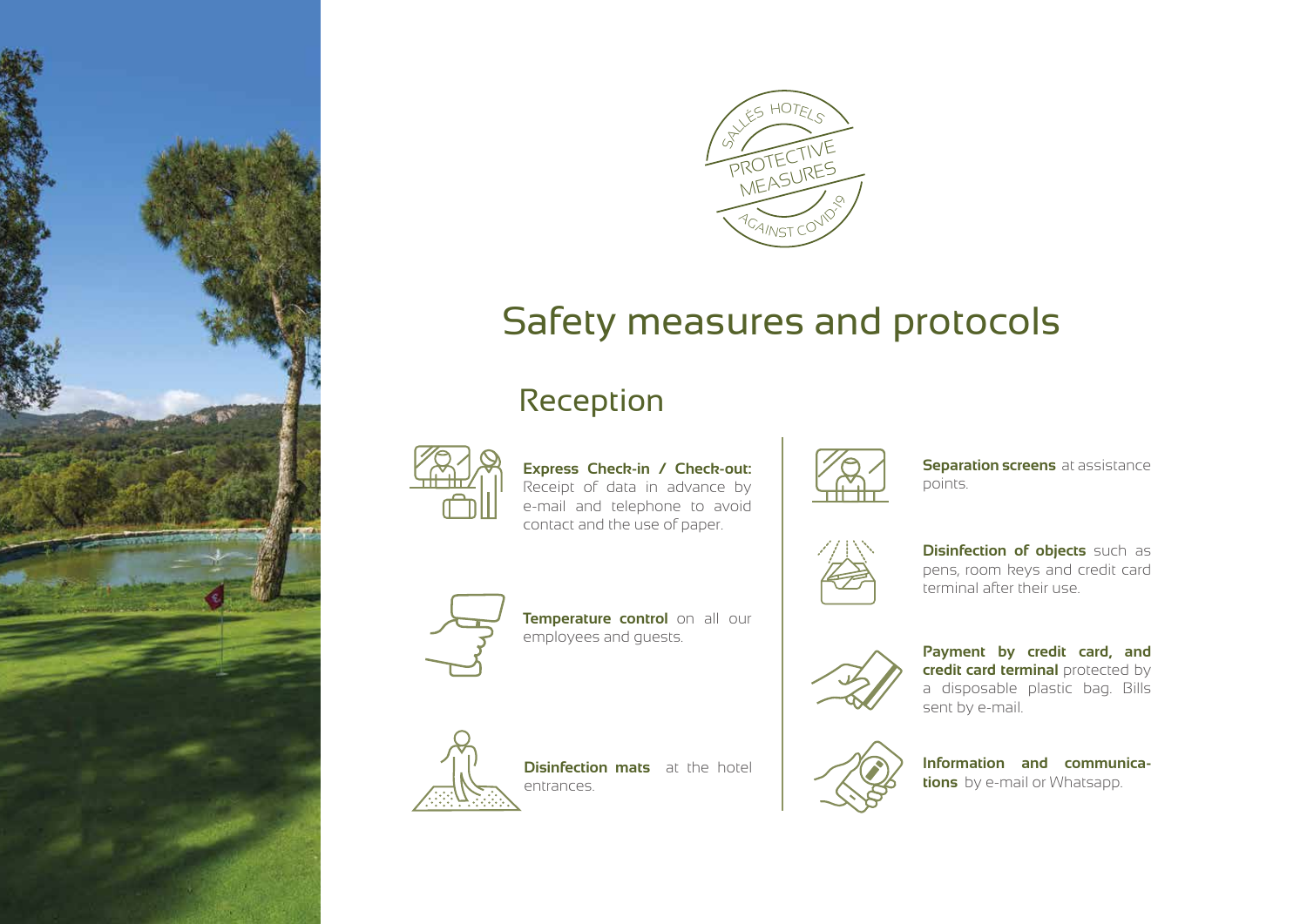

### Guest rooms



**Direct access to most guest rooms** without walking through the communal areas.



**Removal of all stationery from the rooms.** All information will be provided by e-mail or Whatsapp.



**Ozone generator** for environmental disinfection of the guest rooms.

### **Dining**



**Disinfection of hands** at restaurant entrances





**Shifts established** for lunch and  $\left(\frac{\text{min}}{2}\right)$ dinner

2

#### **2 m. separation between tables,**

with the consequent reduction in capacity and increase in free space.



**À la carte breakfast**



systems.

**Inclusion of Hydroalcoholic Gel**  in the amenities set.

after each departure. Special treatments for ventilation

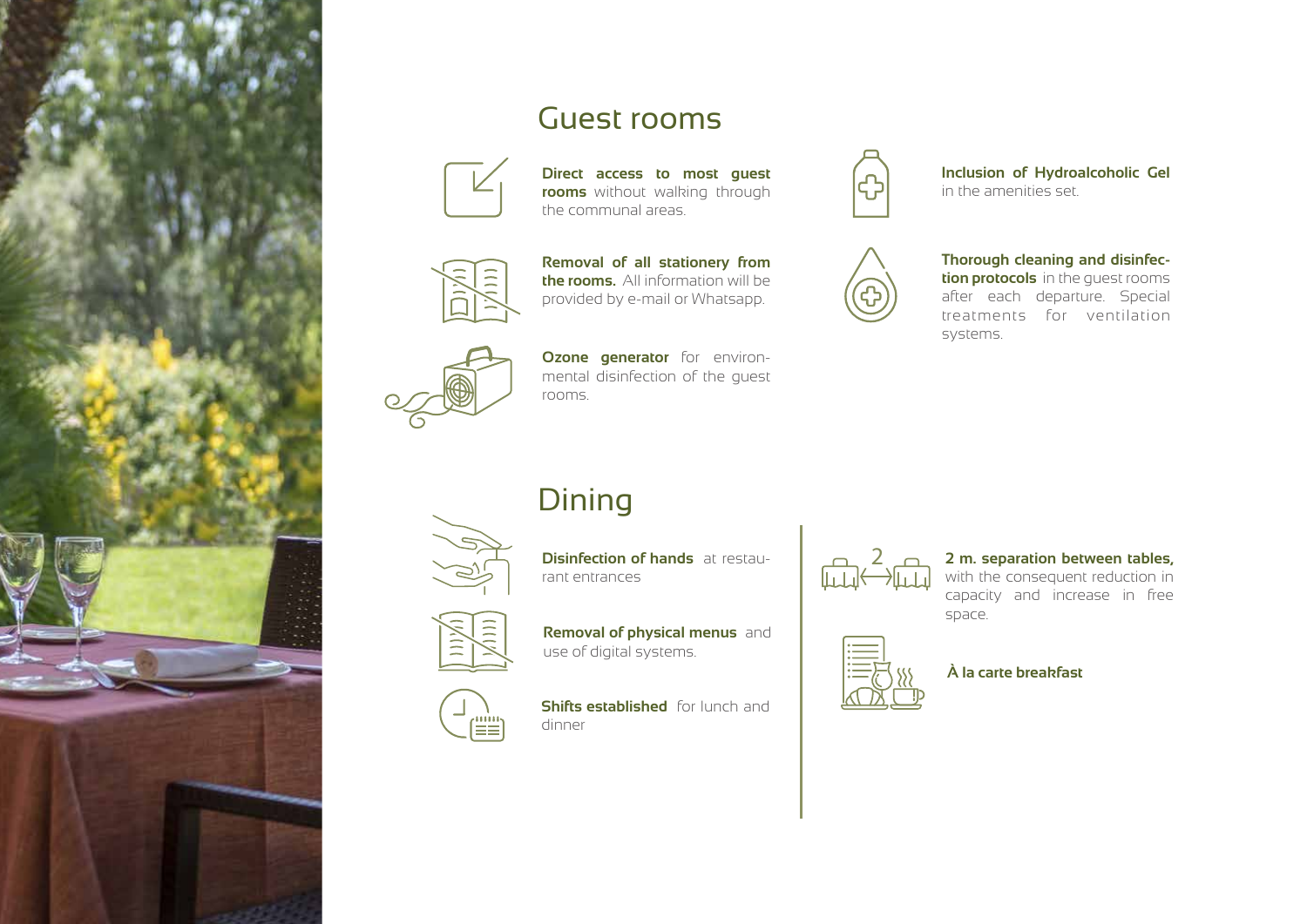

### Communal areas



**Use of lift** exclusively individual or per family



**Limited capacity** and spaces with no overcrowding guaranteed.



**Increased cleaning and disinfection** of the floors throughout the hotel complex

### Pool area



**Separation of loungers and Bali beds** and capacity control.



**Specific products to disinfect the water** in line with the guidelines of the health authorities.



**Increased cleaning and disinfection** of the pool area.

## CAMBIO

**Removal of towel** change cards.

### Fitness zone - Play area

**Use in shifts** on request



**Disinfection of hands** at the entrance.



**Disinfection of all surfaces** every time a different person uses the equipment.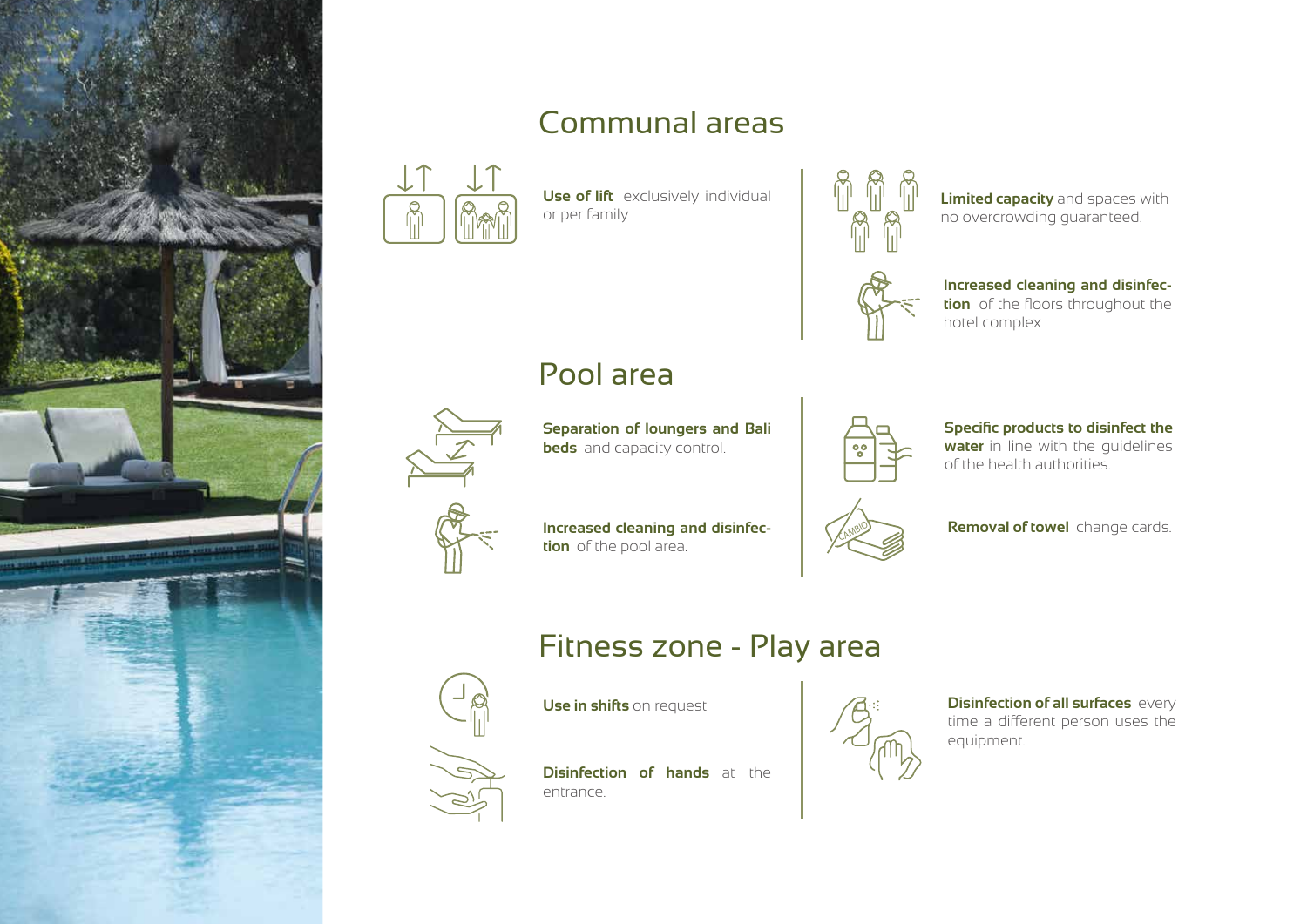

#### **Wellness** In-house well-being, beauty and health treatments



**Disinfection of hands** at the  $\begin{pmatrix} 1 & 1 & 0 \end{pmatrix}$  **C**  $\begin{pmatrix} 1 & 1 & 0 \ 0 & 1 & 1 \end{pmatrix}$  therapist entrance.



**Mandatory use of a mask** by customers, except during facial treatments.



**Use of a mask, gloves and protective mask** by the therapist depending on the treatment in question.



**Ozone generator** for environmental disinfection after each service.

\*The SPA water circuit will remain temporarily closed.



**Personalised service:** 



**Clothing washed** at a safe temperature of between 60° and 90°



**Disinfection of all surfaces of the booth** after each service